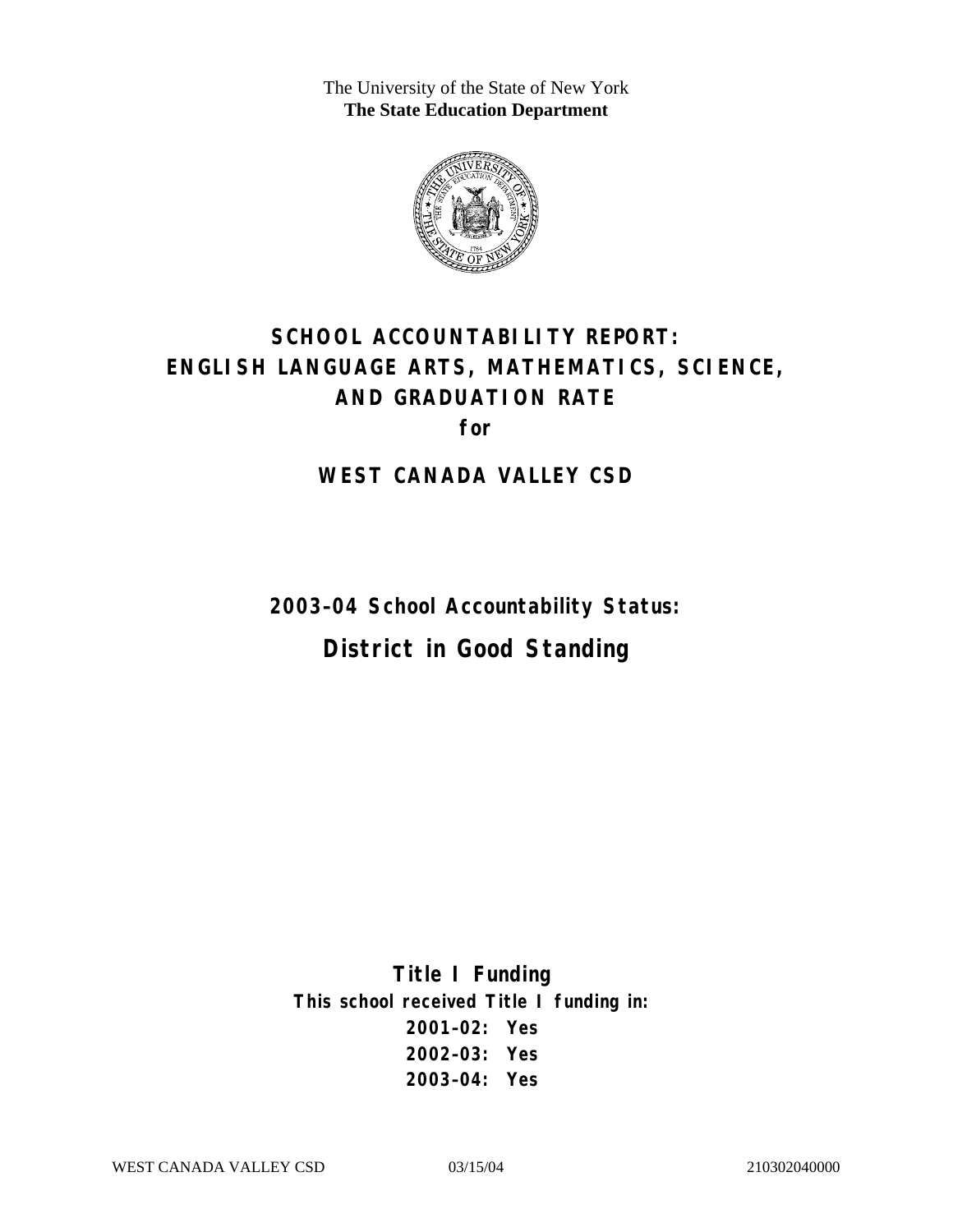#### **District/School Accountability Status Categories**

The list below defines the district or school status categories under New York State's district and school accountability system, which is divided into a Federal Title I component and a State component. A district or school that does not receive Title I funding in a school year does not have a federal status in that year. Schools receiving Title I funds that are not in good standing must provide school choice for their students; those in need of improvement year 2 and beyond must also provide Supplemental Education Services to eligible students. Other consequences for districts and schools not in good standing can be found at: www.emsc.nysed.gov/deputy/nclb/accountability/siinfo.htm. To be removed from any improvement status, a district or school must make Adequate Yearly Progress (AYP) for two consecutive years, or in the case of a School Under Registration Review, achieve the performance targets established for the school by the Commissioner.

**District/School in Good Standing:** A district or school is considered to be in good standing if it has not been identified as a District or School in Need of Improvement, Requiring Corrective Action, Planning for Restructuring, or Requiring Academic Progress, or as a School Under Registration Review.

**District/School Requiring Academic Progress:** Under the State component of New York's accountability system, a district or school that did not make AYP in the same grade and subject for two consecutive years is considered a School Requiring Academic Progress (Year 1) the following year. In each succeeding year that the school fails to make AYP, the year designation is incremented by one.

**District/School in Need of Improvement (Year 1):** A district or school that has not made AYP for two consecutive years in the same grade or subject while receiving Title I funds is considered a District/School in Need of Improvement (Year 1) the following year.

**District/School in Need of Improvement (Year 2):** A District or School in Need of Improvement (Year 1) that does not make AYP in the grade or subject for which it was identified while receiving Title I funds is considered a District or School in Need of Improvement (Year 2) the following year.

**District/School Requiring Corrective Action:** A District or School in Need of Improvement (Year 2) that does not make AYP in the grade or subject for which it was identified while receiving Title I funds is considered a District or School Requiring Corrective Action the following year.

**District/School Planning for Restructuring:** A District or School Requiring Corrective Action that does not make AYP in the grade or subject for which it was identified while receiving Title I funds is considered a District or School Planning for Restructuring the following year.

**School Under Registration Review (SURR):** Schools that are farthest from the State standard and have been determined by the Commissioner to be most in need of improvement are Schools Under Registration Review. These schools must achieve performance targets specified by the Commissioner of Education in their area(s) of identification within a prescribed timeframe or risk having their registration revoked by the Board of Regents.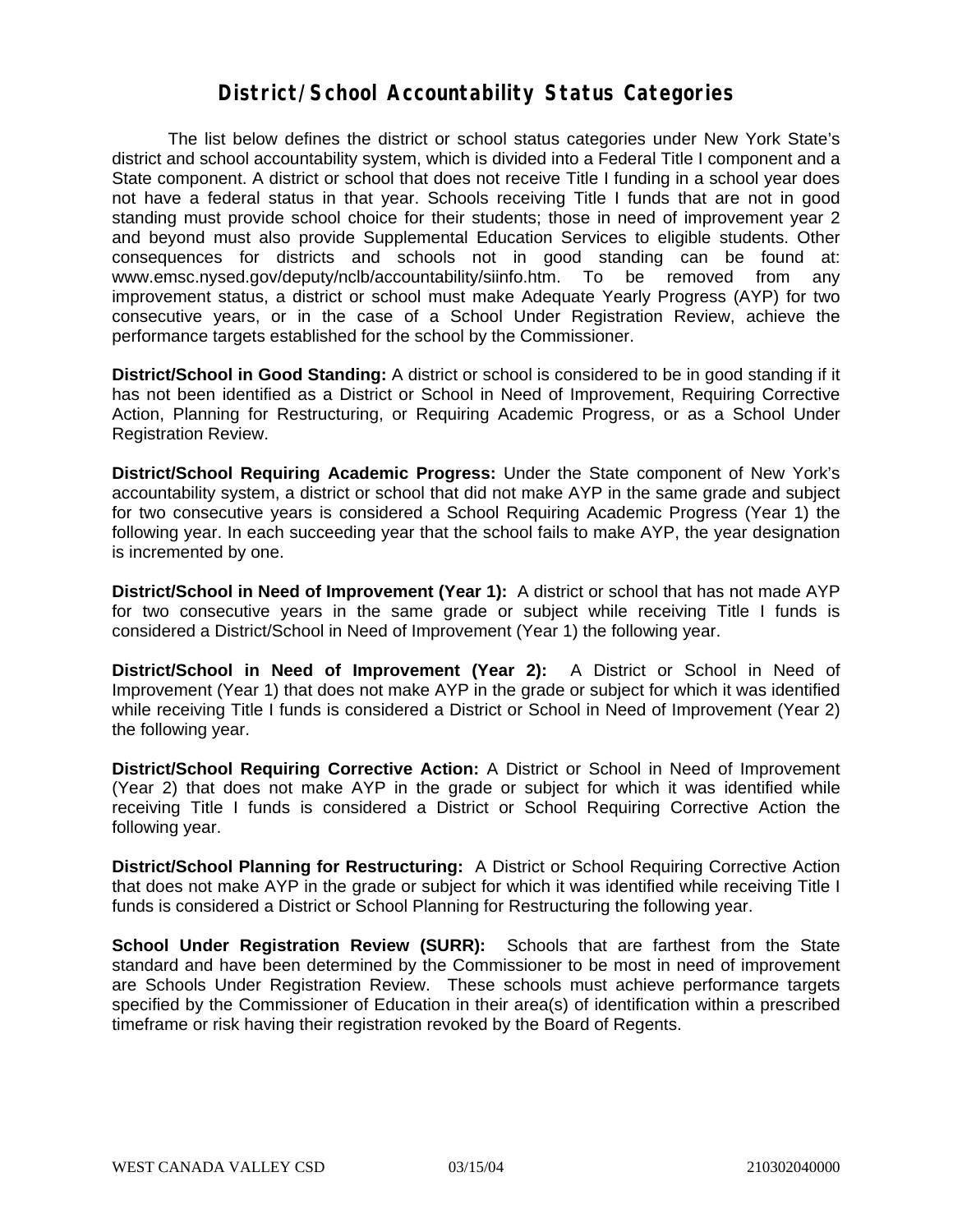## **Elementary-Level English Language Arts**

Definitions of terms, such as Performance Index and Effective Annual Measurable Objective (AMO), are in the glossary, which is the last page of this report.

**For a school to make Adequate Yearly Progress (AYP) in 2002–03, every accountability group must make AYP.** 

**For an accountability group to make AYP in 2002–03, it must** 

- 1. meet the 95 percent participation requirement (*2002–03 Participation*), *and*
- 2. *either* meet its Effective AMO *or* make safe harbor (*2002–03 Performance* and *Standards*).

To meet the participation requirement, 95 percent of the grade 4 enrollment in each accountability group with 40 or more students must

be tested. To meet the Effective AMO, the Performance Index for each group with 30 or more continuously enrolled students must equal or exceed the Effective AMO. To make safe harbor, the Performance Index of each of these groups must equal or exceed its ELA safe harbor target *and* the group must meet the elementary-level science qualification for safe harbor. (See the elementary-level science page of this report for further information on meeting the science qualification for safe harbor.)

*ELA Safe Harbor Targets:* The elementary-level 2002–03 ELA Safe Harbor Target is calculated by using the following equation: 2001–02 PI + (200 – the 2001–02 PI) <sup>×</sup> 0.10. The 2003–04 ELA Safe Harbor Target is calculated by using the following equation: 2002–03 PI + (200 – the 2002–03 PI)  $\times$  0.10. The 2003–04 target is provided for groups whose PI was below the Effective AMO in 2002–03.

|                                   | 2002-03 Participation |                                    | 2002-03 Performance*                                    |                      |                  | 2002-03 Standards                   | <b>Made</b>                                               | 2003-04                                       |                                                   |
|-----------------------------------|-----------------------|------------------------------------|---------------------------------------------------------|----------------------|------------------|-------------------------------------|-----------------------------------------------------------|-----------------------------------------------|---------------------------------------------------|
| <b>Accountability Group</b>       | Grade 4<br>Enrollment | Percent of<br>Enrollment<br>Tested | Count of<br>Continuously<br>Enrolled<br><b>Students</b> | Performance<br>Index | Effective<br>AMO | <b>ELA Safe</b><br>Harbor<br>Target | Met the<br>Science<br>Qualification<br>for Safe<br>Harbor | <b>AYP</b> in<br><b>ELA</b> in<br>$2002 - 03$ | <b>ELA Safe</b><br><b>Harbor</b><br><b>Target</b> |
| All Students                      | 57                    | 98%                                | 53                                                      | 172                  | 110              |                                     |                                                           | <b>Yes</b>                                    |                                                   |
| <b>Students with Disabilities</b> | 8                     |                                    | $\overline{7}$                                          |                      |                  |                                     |                                                           |                                               |                                                   |
| American Indian/Alaskan Native    |                       |                                    |                                                         |                      |                  |                                     |                                                           |                                               |                                                   |
| <b>Black</b>                      |                       |                                    |                                                         |                      |                  |                                     |                                                           |                                               |                                                   |
| Hispanic                          |                       |                                    |                                                         |                      |                  |                                     |                                                           |                                               |                                                   |
| Asian or Pacific Islander         |                       |                                    |                                                         |                      |                  |                                     |                                                           |                                               |                                                   |
| White                             | 57                    | 98%                                | 53                                                      | 172                  | 110              |                                     |                                                           | <b>Yes</b>                                    |                                                   |
| <b>Limited English Proficient</b> |                       |                                    |                                                         |                      |                  |                                     |                                                           |                                               |                                                   |
| Economically Disadvantaged        | 14                    |                                    | 13                                                      |                      |                  |                                     |                                                           |                                               |                                                   |
| <b>Final AYP Determination</b>    |                       |                                    |                                                         |                      |                  |                                     |                                                           | <b>Yes</b>                                    |                                                   |

\*For schools with fewer than 30 continuously enrolled tested students in 2002–03, data for 2001–02 and 2002–03 were combined to determine counts and PIs.

\*\*Groups with a "\*\*" are not required to meet the science qualification for safe harbor to make safe harbor in English and mathematics because fewer than 30 students in the group were administered the science test.

**State accountability status in elementary-level English language arts: District in Good Standing** 

Title I accountability status in elementary-level English language arts: District in Good Standing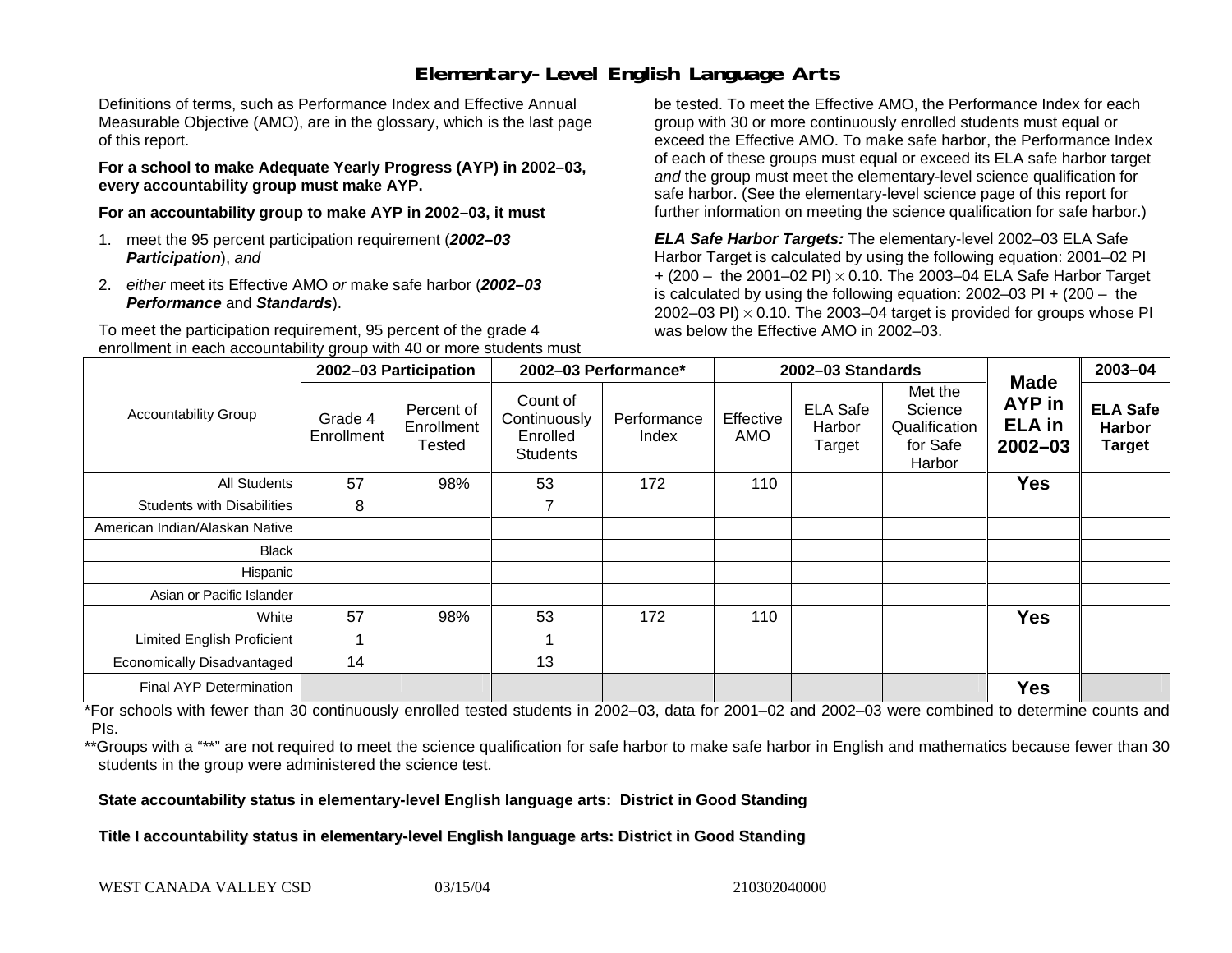## **Elementary-Level Mathematics**

Definitions of terms, such as Performance Index and Effective Annual Measurable Objective (AMO), are in the glossary, which is the last page of this report.

**For a school to make Adequate Yearly Progress (AYP) in 2002–03, every accountability group must make AYP.** 

**For an accountability group to make AYP in 2002–03, it must** 

- 1. meet the 95 percent participation requirement (*2002–03 Participation*), *and*
- 2. *either* meet its Effective AMO *or* make safe harbor (*2002–03 Performance* and *Standards*).

To meet the participation requirement, 95 percent of the grade 4 enrollment in each accountability group with 40 or more students must

be tested. To meet the Effective AMO, the Performance Index for each group with 30 or more continuously enrolled students must equal or exceed the Effective AMO. To make safe harbor, the Performance Index of each of these groups must equal or exceed its math safe harbor target *and* the group must meet the elementary-level science qualification for safe harbor. (See the elementary-level science page of this report for further information on meeting the science qualification for safe harbor.)

*Math Safe Harbor Targets:* The elementary-level 2002–03 Math Safe Harbor Target is calculated by using the following equation: 2001–02 PI + (200 – the 2001–02 PI) × 0.10. The 2003–04 Math Safe Harbor Target is calculated by using the following equation: 2002–03 PI + (200  $-$  the 2002–03 PI)  $\times$  0.10. The 2003–04 target is provided for groups whose PI was below the Effective AMO in 2002–03.

|                                   | 2002-03 Participation |                                    | 2002-03 Performance*                                    |                      | 2002-03 Standards |                               |                                                           |                                                               | 2003-04                                            |
|-----------------------------------|-----------------------|------------------------------------|---------------------------------------------------------|----------------------|-------------------|-------------------------------|-----------------------------------------------------------|---------------------------------------------------------------|----------------------------------------------------|
| <b>Accountability Group</b>       | Grade 4<br>Enrollment | Percent of<br>Enrollment<br>Tested | Count of<br>Continuously<br>Enrolled<br><b>Students</b> | Performance<br>Index | Effective<br>AMO  | Math Safe<br>Harbor<br>Target | Met the<br>Science<br>Qualification<br>for Safe<br>Harbor | <b>Made</b><br><b>AYP</b> in<br><b>Math in</b><br>$2002 - 03$ | <b>Math Safe</b><br><b>Harbor</b><br><b>Target</b> |
| All Students                      | 57                    | 98%                                | 53                                                      | 192                  | 123               |                               |                                                           | <b>Yes</b>                                                    |                                                    |
| <b>Students with Disabilities</b> | 8                     |                                    | 8                                                       |                      |                   |                               |                                                           |                                                               |                                                    |
| American Indian/Alaskan Native    |                       |                                    |                                                         |                      |                   |                               |                                                           |                                                               |                                                    |
| <b>Black</b>                      |                       |                                    |                                                         |                      |                   |                               |                                                           |                                                               |                                                    |
| Hispanic                          |                       |                                    |                                                         |                      |                   |                               |                                                           |                                                               |                                                    |
| Asian or Pacific Islander         |                       |                                    |                                                         |                      |                   |                               |                                                           |                                                               |                                                    |
| White                             | 57                    | 98%                                | 53                                                      | 192                  | 123               |                               |                                                           | <b>Yes</b>                                                    |                                                    |
| <b>Limited English Proficient</b> |                       |                                    |                                                         |                      |                   |                               |                                                           |                                                               |                                                    |
| Economically Disadvantaged        | 14                    |                                    | 14                                                      |                      |                   |                               |                                                           |                                                               |                                                    |
| <b>Final AYP Determination</b>    |                       |                                    |                                                         |                      |                   |                               |                                                           | <b>Yes</b>                                                    |                                                    |

\*For schools with fewer than 30 continuously enrolled tested students in 2002–03, data for 2001–02 and 2002–03 were combined to determine counts and PIs. \*\*Groups with a "\*\*" are not required to meet the science qualification for safe harbor to make safe harbor in English and mathematics because fewer than 30 students in the group were administered the science test.

**State accountability status in elementary-level mathematics: District in Good Standing** 

Title I accountability status in elementary-level mathematics: District in Good Standing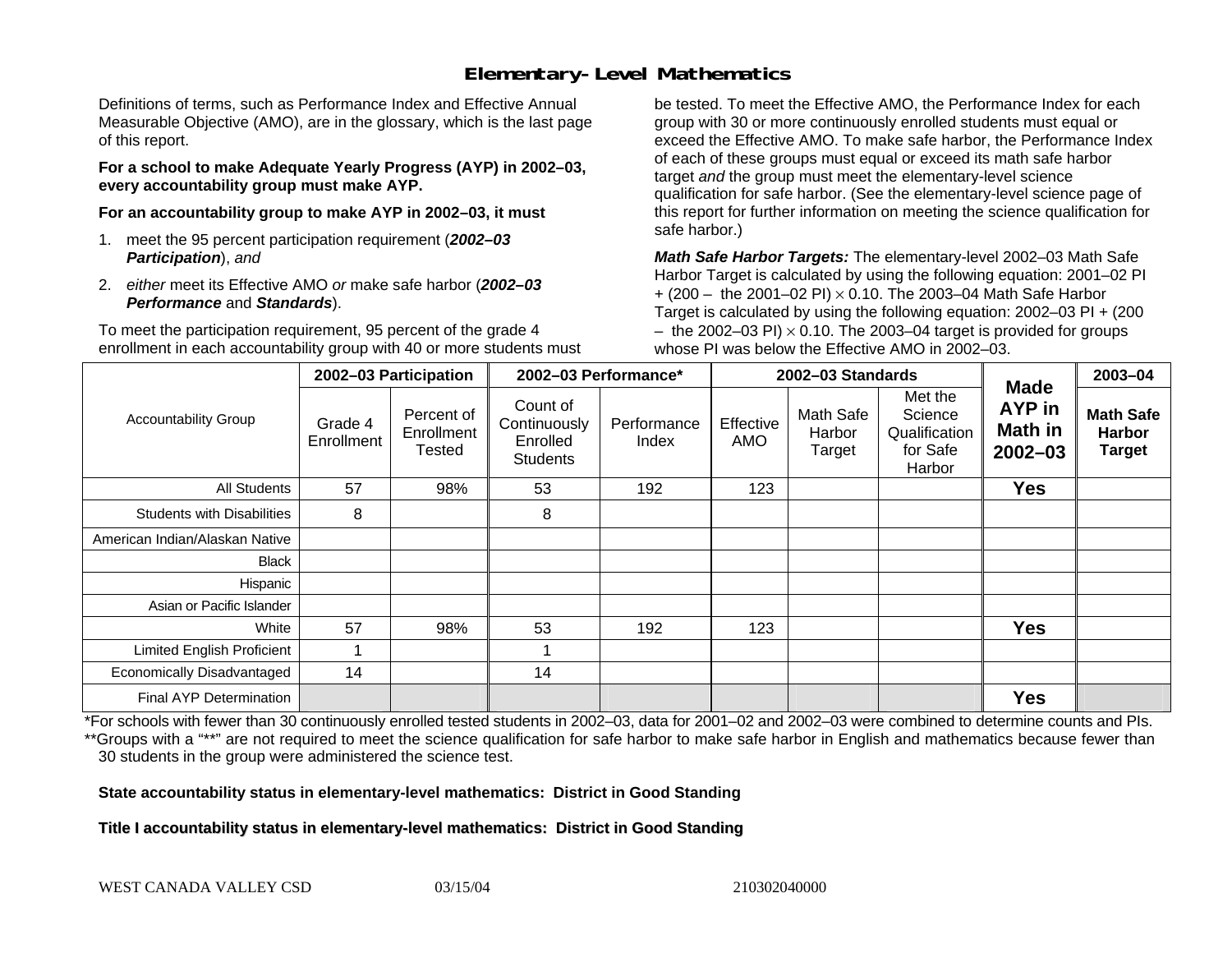### **Elementary-Level Science**

Definitions of terms, such as Progress Target and Adequate Yearly Progress (AYP), are in the glossary, which is the last page of this report.

*Made AYP in Science in 2002–03:* For a school to make AYP in science, the Percent At or Above SDL for the "All Students" group must equal or exceed the State Science Standard or the Science Progress Target.

**State Designated Level (SDL):** The score that students taking the elementary-level science test must equal or exceed on the written portion of the test to meet the State Science Standard.

*Qualification for Safe Harbor in Elementary-Level ELA and Math:* For an accountability group to be considered Qualified for Safe Harbor in Elementary-Level ELA and Math, the Percent At or Above SDL must equal or exceed the State Science Standard or the Science Progress Target in elementary-level science for that group. Groups with fewer than 30 students tested in elementary-level science are not subject to this qualification criterion.

*Science Progress Targets:* The elementary-level 2002–03 Science Progress Target is calculated by adding one point to the 2001–02 Percent At or Above SDL. The 2003–04 Science Progress Target is calculated by multiplying the 2002–03 Percent At or Above SDL by two and then adding one point. The 2003–04 target is provided for groups whose Percent At or Above SDL was below the State Science Standard in 2002–03.

|                                   |                                                         | 2002-03 Performance*       | 2002-03 Standards            |                               |                                             | $2002 - 03$                                                             | 2003-04                       |
|-----------------------------------|---------------------------------------------------------|----------------------------|------------------------------|-------------------------------|---------------------------------------------|-------------------------------------------------------------------------|-------------------------------|
| <b>Accountability Group</b>       | Count of<br>Continuously<br>Enrolled<br><b>Students</b> | Percent At or<br>Above SDL | State<br>Science<br>Standard | Science<br>Progress<br>Target | <b>Made AYP</b><br>in Science<br>in 2002-03 | Qualified for<br>Safe Harbor in<br>Elementary-<br>Level ELA and<br>Math | Science<br>Progress<br>Target |
| All Students                      | 54                                                      | 93                         | 40                           |                               | <b>Yes</b>                                  | Yes                                                                     |                               |
| <b>Students with Disabilities</b> | 8                                                       |                            |                              |                               |                                             |                                                                         |                               |
| American Indian/Alaskan Native    |                                                         |                            |                              |                               |                                             |                                                                         |                               |
| <b>Black</b>                      |                                                         |                            |                              |                               |                                             |                                                                         |                               |
| Hispanic                          |                                                         |                            |                              |                               |                                             |                                                                         |                               |
| Asian or Pacific Islander         |                                                         |                            |                              |                               |                                             |                                                                         |                               |
| White                             | 54                                                      | 93                         | 40                           |                               |                                             | Yes                                                                     |                               |
| Limited English Proficient        |                                                         |                            |                              |                               |                                             |                                                                         |                               |
| Economically Disadvantaged        | 14                                                      |                            |                              |                               |                                             |                                                                         |                               |
| <b>Final AYP Determination</b>    |                                                         |                            |                              |                               | <b>Yes</b>                                  |                                                                         |                               |

\*For schools with fewer than 30 continuously enrolled students in 2002–03, data for 2001–02 and 2002–03 were combined to determine counts and percents at or above SDL.

#### **State accountability status in elementary-level science: District in Good Standing**

#### Title I accountability status in elementary-level science: District in Good Standing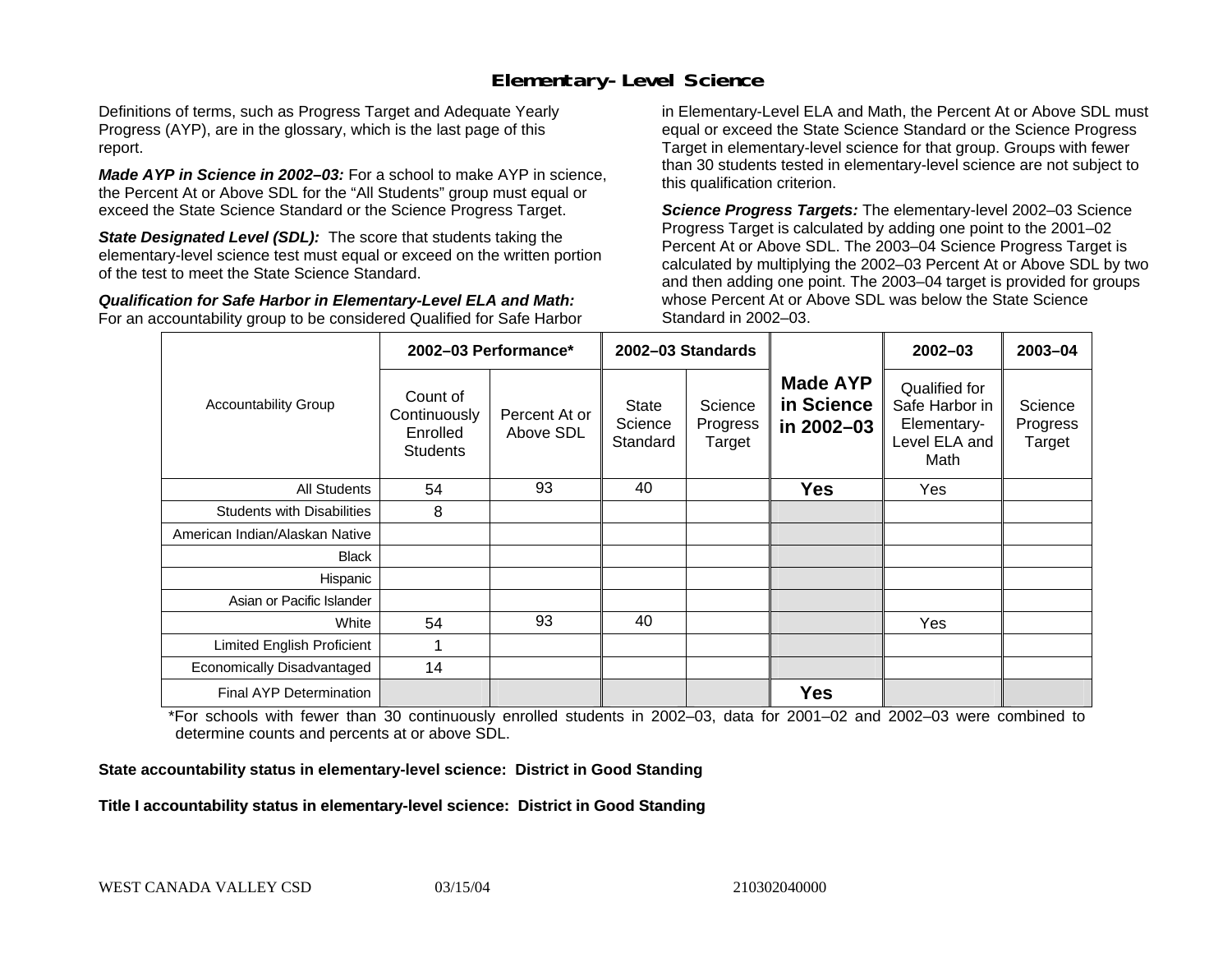### **Middle-Level English Language Arts**

Definitions of terms, such as Performance Index and Effective Annual Measurable Objective (AMO), are in the glossary, which is the last page of this report.

**For a school to make Adequate Yearly Progress (AYP) in 2002–03, every accountability group must make AYP.** 

**For an accountability group to make AYP in 2002–03, it must** 

- 1. meet the 95 percent participation requirement (*2002–03 Participation*), *and*
- 2. *either* meet its Effective AMO *or* make safe harbor (*2002–03 Performance* and *Standards*).

To meet the participation requirement, 95 percent of the grade 8 enrollment in each accountability group with 40 or more students must

be tested. To meet the Effective AMO, the Performance Index for each group with 30 or more continuously enrolled students must equal or exceed the Effective AMO. To make safe harbor, the Performance Index of each of these groups must equal or exceed its ELA safe harbor target *and* the group must meet the middle-level science qualification for safe harbor. (See the middle-level science page of this report for further information on meeting the science qualification for safe harbor.)

*ELA Safe Harbor Targets:* The middle-level *2002–03* ELA Safe Harbor Target is calculated by using the following equation: 2001–02 PI + (200  $-$  the 2001–02 PI)  $\times$  0.10. The 2003–04 ELA Safe Harbor Target is  $\,$ calculated by using the following equation:  $2002-03$  PI +  $(200 -$  the 2002–03 PI)  $\times$  0.10. The 2003–04 target is provided for groups whose PI was below the Effective AMO in 2002–03.

|                                   | 2002-03 Participation |                                    | 2002-03 Performance*                                    |                      |                  | 2002-03 Standards                   |                                                           | 2003-04                                               |                                                   |
|-----------------------------------|-----------------------|------------------------------------|---------------------------------------------------------|----------------------|------------------|-------------------------------------|-----------------------------------------------------------|-------------------------------------------------------|---------------------------------------------------|
| <b>Accountability Group</b>       | Grade 8<br>Enrollment | Percent of<br>Enrollment<br>Tested | Count of<br>Continuously<br>Enrolled<br><b>Students</b> | Performance<br>Index | Effective<br>AMO | <b>ELA Safe</b><br>Harbor<br>Target | Met the<br>Science<br>Qualification<br>for Safe<br>Harbor | <b>Made</b><br>AYP in<br><b>ELA</b> in<br>$2002 - 03$ | <b>ELA Safe</b><br><b>Harbor</b><br><b>Target</b> |
| All Students                      | 81                    | 100%                               | 81                                                      | 125                  | 96               |                                     |                                                           | <b>Yes</b>                                            |                                                   |
| <b>Students with Disabilities</b> | 16                    |                                    | 16                                                      |                      |                  |                                     |                                                           |                                                       |                                                   |
| American Indian/Alaskan Native    |                       |                                    |                                                         |                      |                  |                                     |                                                           |                                                       |                                                   |
| <b>Black</b>                      |                       |                                    |                                                         |                      |                  |                                     |                                                           |                                                       |                                                   |
| Hispanic                          |                       |                                    |                                                         |                      |                  |                                     |                                                           |                                                       |                                                   |
| Asian or Pacific Islander         |                       |                                    |                                                         |                      |                  |                                     |                                                           |                                                       |                                                   |
| White                             | 80                    | 100%                               | 80                                                      | 125                  | 96               |                                     |                                                           | <b>Yes</b>                                            |                                                   |
| Limited English Proficient        |                       |                                    |                                                         |                      |                  |                                     |                                                           |                                                       |                                                   |
| Economically Disadvantaged        | 22                    |                                    | 22                                                      |                      |                  |                                     |                                                           |                                                       |                                                   |
| <b>Final AYP Determination</b>    |                       |                                    |                                                         |                      |                  |                                     |                                                           | <b>Yes</b>                                            |                                                   |

\*For schools with fewer than 30 continuously enrolled tested students in 2002–03, data for 2001–02 and 2002–03 were combined to determine counts and PIs.

\*\*Groups with a "\*\*" are not required to meet the science qualification for safe harbor to make safe harbor in English and mathematics because fewer than 30 students in the group were administered the science test.

**State accountability status in middle-level English language arts: District in Good Standing** 

Title I accountability status in middle-level English language arts: District in Good Standing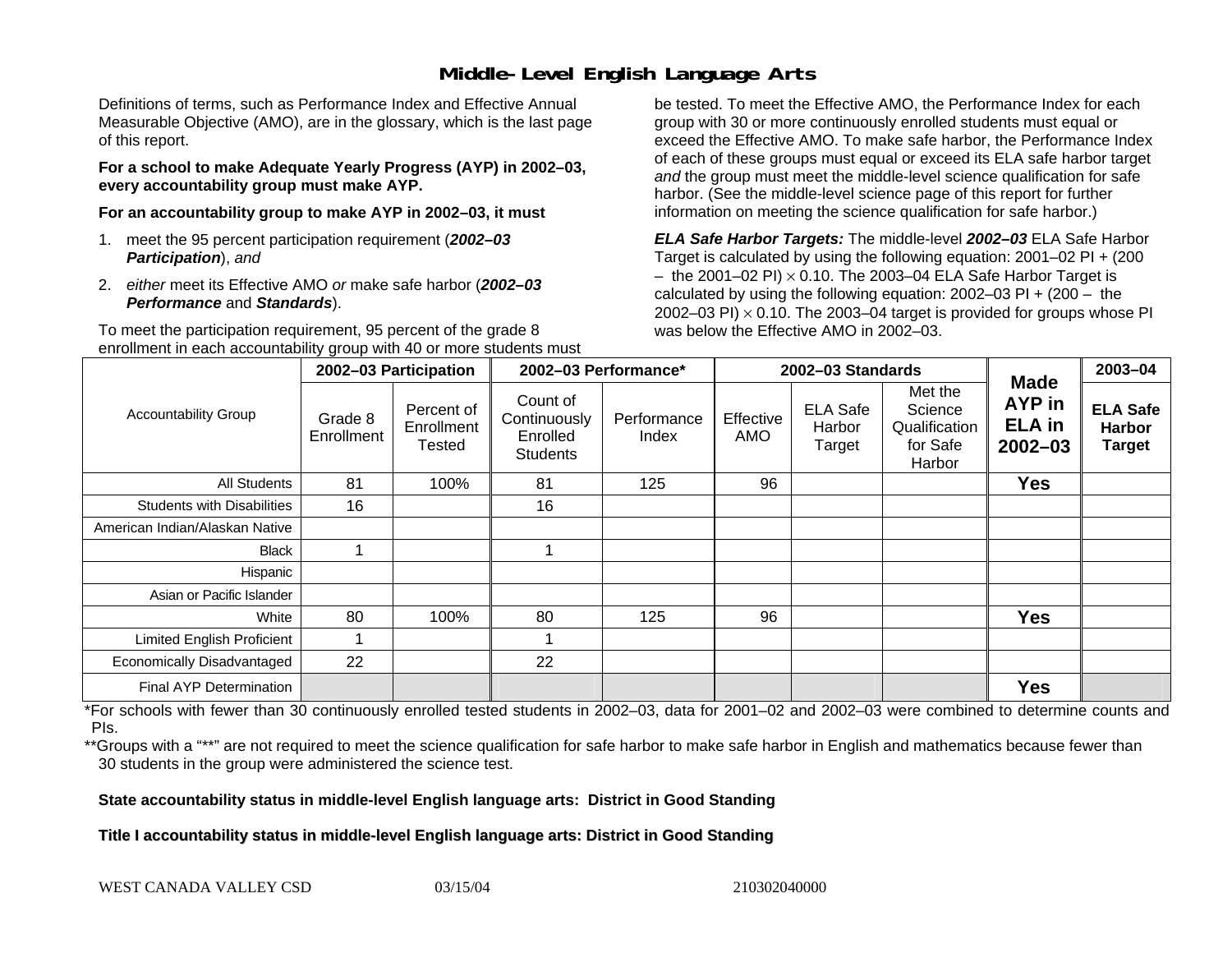### **Middle-Level Mathematics**

Definitions of terms, such as Performance Index and Effective Annual Measurable Objective (AMO), are in the glossary, which is the last page of this report.

**For a school to make Adequate Yearly Progress (AYP) in 2002–03, every accountability group must make AYP.** 

**For an accountability group to make AYP in 2002–03, it must** 

- 1. meet the 95 percent participation requirement (*2002–03 Participation*), *and*
- 2. *either* meet its Effective AMO *or* make safe harbor (*2002–03 Performance* and *Standards*).

To meet the participation requirement, 95 percent of the grade 8 enrollment in each accountability group with 40 or more students must

be tested. To meet the Effective AMO, the Performance Index for each group with 30 or more continuously enrolled students must equal or exceed the Effective AMO. To make safe harbor, the Performance Index of each of these groups must equal or exceed its math safe harbor target *and* the group must meet the middle-level science qualification for safe harbor. (See the middle-level science page of this report for further information on meeting the science qualification for safe harbor.)

*Math Safe Harbor Targets:* The middle-level 2002–03 Math Safe Harbor Target is calculated by using the following equation: 2001–02 PI + (200 – the 2001–02 PI) × 0.10. The 2003–04 Math Safe Harbor Target is calculated by using the following equation: 2002–03 PI + (200  $-$  the 2002–03 PI)  $\times$  0.10. The 2003–04 target is provided for groups whose PI was below the Effective AMO in 2002–03

|                                   | 2002-03 Participation |                                           | 2002-03 Performance*                                    |                      | 2002-03 Standards |                               |                                                           |                                                 | 2003-04                                            |
|-----------------------------------|-----------------------|-------------------------------------------|---------------------------------------------------------|----------------------|-------------------|-------------------------------|-----------------------------------------------------------|-------------------------------------------------|----------------------------------------------------|
| <b>Accountability Group</b>       | Grade 8<br>Enrollment | Percent of<br>Enrollment<br><b>Tested</b> | Count of<br>Continuously<br>Enrolled<br><b>Students</b> | Performance<br>Index | Effective<br>AMO  | Math Safe<br>Harbor<br>Target | Met the<br>Science<br>Qualification<br>for Safe<br>Harbor | <b>Made</b><br>AYP in<br>Math in<br>$2002 - 03$ | <b>Math Safe</b><br><b>Harbor</b><br><b>Target</b> |
| <b>All Students</b>               | 81                    | 99%                                       | 80                                                      | 155                  | 70                |                               |                                                           | <b>Yes</b>                                      |                                                    |
| <b>Students with Disabilities</b> | 16                    |                                           | 16                                                      |                      |                   |                               |                                                           |                                                 |                                                    |
| American Indian/Alaskan Native    |                       |                                           |                                                         |                      |                   |                               |                                                           |                                                 |                                                    |
| <b>Black</b>                      |                       |                                           |                                                         |                      |                   |                               |                                                           |                                                 |                                                    |
| Hispanic                          |                       |                                           |                                                         |                      |                   |                               |                                                           |                                                 |                                                    |
| Asian or Pacific Islander         |                       |                                           |                                                         |                      |                   |                               |                                                           |                                                 |                                                    |
| White                             | 80                    | 99%                                       | 79                                                      | 156                  | 70                |                               |                                                           | <b>Yes</b>                                      |                                                    |
| <b>Limited English Proficient</b> |                       |                                           |                                                         |                      |                   |                               |                                                           |                                                 |                                                    |
| Economically Disadvantaged        | 22                    |                                           | 22                                                      |                      |                   |                               |                                                           |                                                 |                                                    |
| <b>Final AYP Determination</b>    |                       |                                           |                                                         |                      |                   |                               |                                                           | <b>Yes</b>                                      |                                                    |

\*For schools with fewer than 30 continuously enrolled tested students in 2002–03, data for 2001–02 and 2002–03 were combined to determine counts and PIs.

\*\*Groups with a "\*\*" are not required to meet the science qualification for safe harbor to make safe harbor in English and mathematics because fewer than 30 students in the group were administered the science test.

**State accountability status in middle-level mathematics: District in Good Standing** 

Title I accountability status in middle-level mathematics: District in Good Standing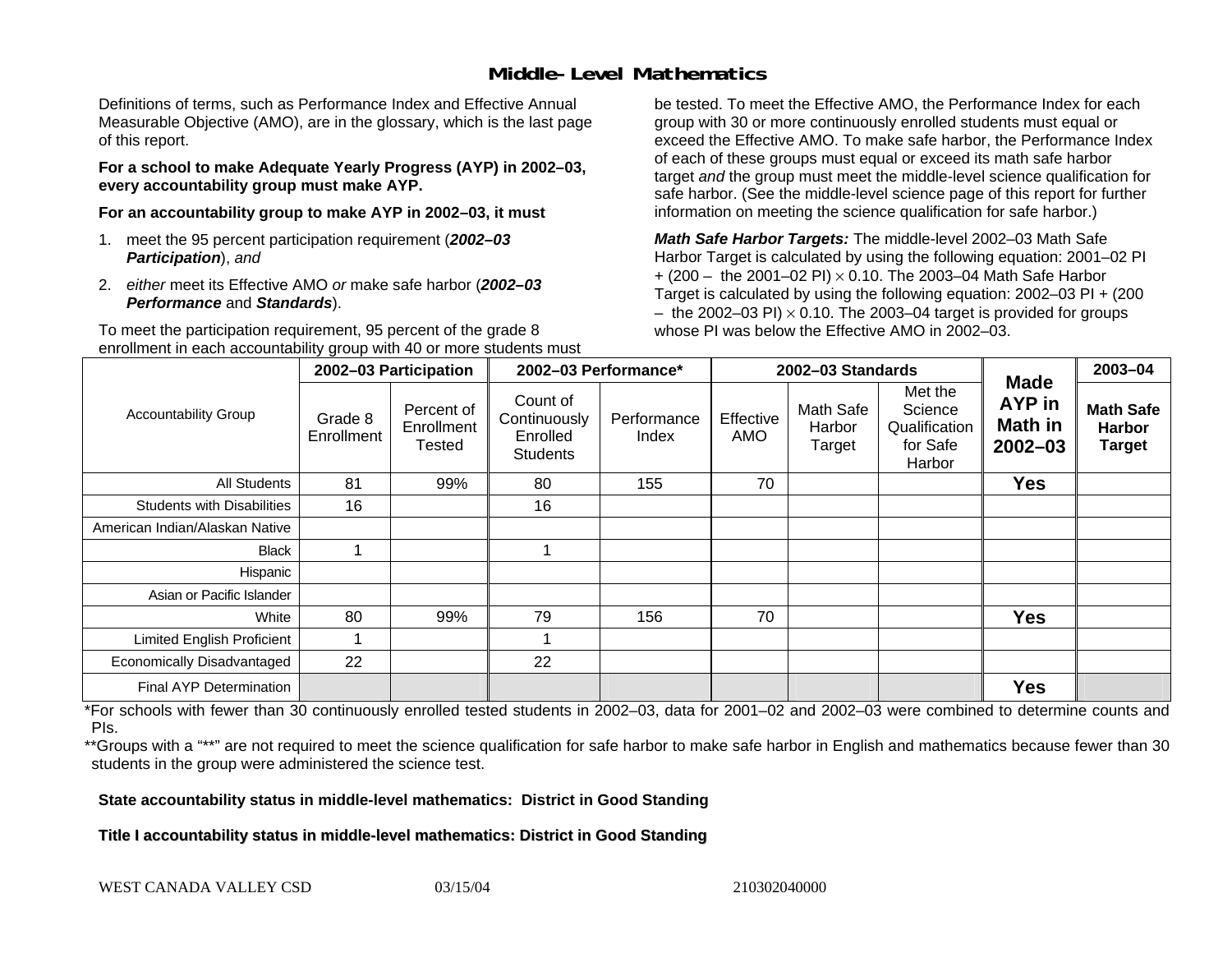### **Middle-Level Science**

Definitions of terms, such as Progress Target and Adequate Yearly Progress (AYP), are in the glossary, which is the last page of this report.

*Made AYP in Science in 2002–03:* For a school to make AYP in science, the Performance Index (PI) for the "All Students" group must equal or exceed the State Science Standard or the Science Progress Target.

*Qualification for Safe Harbor in Middle-Level ELA and Math:* For an accountability group to be considered Qualified for Safe Harbor in

Middle-Level ELA and Math, the PI must equal or exceed the State Science Standard or the Science Progress Target in middle-level science for that group. Groups with fewer than 30 students tested in middle-level science are not subject to this qualification criterion.

*Science Progress Targets:* The middle-level 2002–03 Science Progress Target is calculated by adding one point to the 2001–02 PI. The 2003–04 Science Progress Target is calculated by adding one point to the 2002–03 PI. The 2003–04 target is provided for groups whose PI was below the State Science Standard in 2002–03.

|                                   | 2002-03 Performance*                                    |                      | 2002-03 Standards            |                               |                                             | $2002 - 03$                                                            | $2003 - 04$                   |
|-----------------------------------|---------------------------------------------------------|----------------------|------------------------------|-------------------------------|---------------------------------------------|------------------------------------------------------------------------|-------------------------------|
| <b>Accountability Group</b>       | Count of<br>Continuously<br>Enrolled<br><b>Students</b> | Performance<br>Index | State<br>Science<br>Standard | Science<br>Progress<br>Target | <b>Made AYP</b><br>in Science<br>in 2002-03 | Qualified<br>for Safe<br>Harbor in<br>Middle-<br>Level ELA<br>and Math | Science<br>Progress<br>Target |
| <b>All Students</b>               | 78                                                      | 182                  | 100                          |                               | <b>Yes</b>                                  | Yes                                                                    |                               |
| <b>Students with Disabilities</b> | 16                                                      |                      |                              |                               |                                             |                                                                        |                               |
| American Indian/Alaskan Native    |                                                         |                      |                              |                               |                                             |                                                                        |                               |
| <b>Black</b>                      | 1                                                       |                      |                              |                               |                                             |                                                                        |                               |
| Hispanic                          |                                                         |                      |                              |                               |                                             |                                                                        |                               |
| Asian or Pacific Islander         |                                                         |                      |                              |                               |                                             |                                                                        |                               |
| White                             | 77                                                      | 182                  | 100                          |                               |                                             | Yes                                                                    |                               |
| Limited English Proficient        | 1                                                       |                      |                              |                               |                                             |                                                                        |                               |
| Economically Disadvantaged        | 22                                                      |                      |                              |                               |                                             |                                                                        |                               |
| Final AYP Determination           |                                                         |                      |                              |                               | <b>Yes</b>                                  |                                                                        |                               |

\*For schools with fewer than 30 continuously enrolled students in 2002–03, data for 2001–02 and 2002–03 were combined to determine counts and PIs.

**State accountability status in middle-level science: District in Good Standing** 

Title I accountability status in middle-level science: District in Good Standing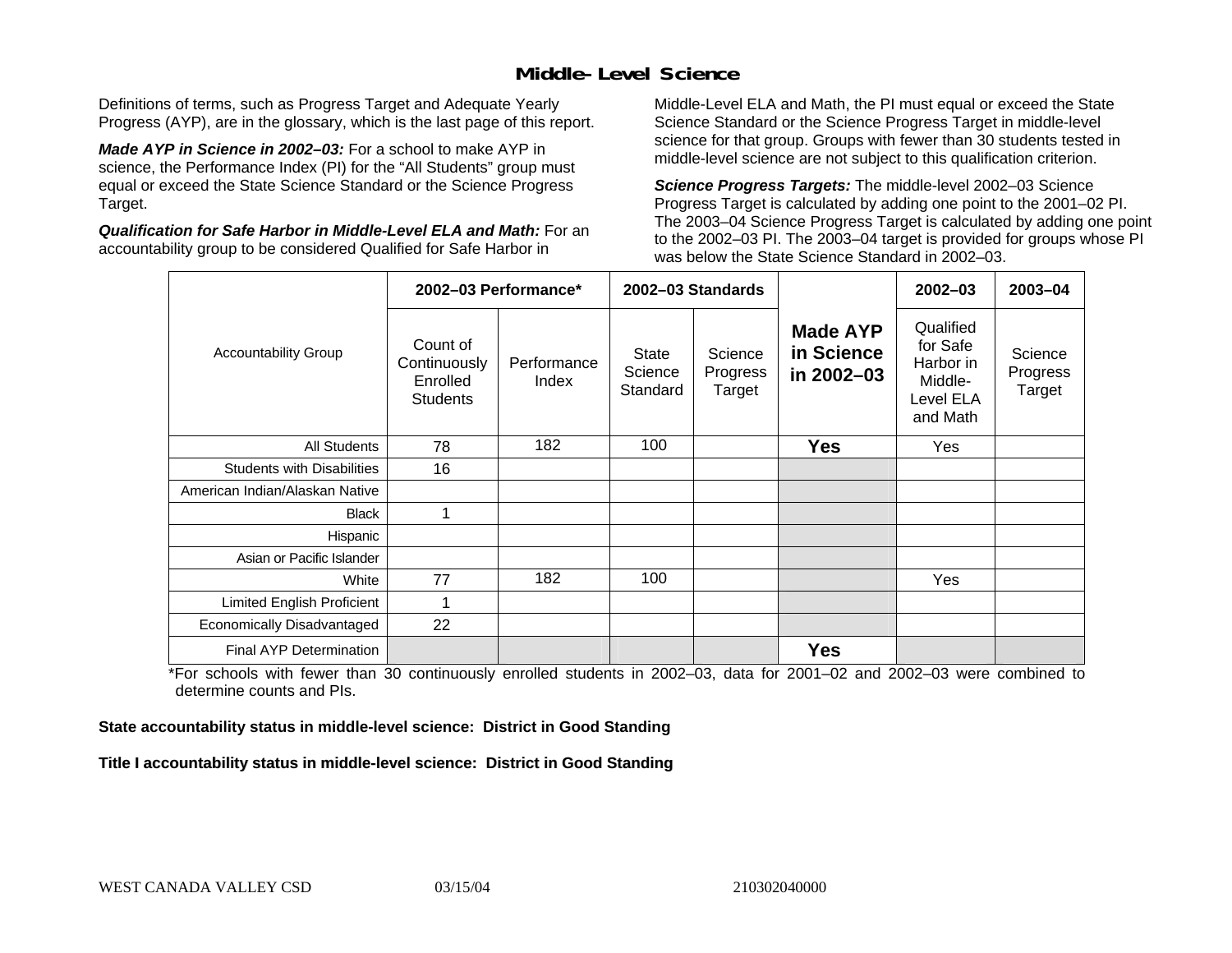### **Secondary-Level English Language Arts**

Definitions of terms, such as Performance Index and Effective Annual Measurable Objective (AMO), are in the glossary, which is the last page of this report.

#### **For a school to make Adequate Yearly Progress (AYP) in 2002–03, every accountability group must make AYP.**

**For an accountability group to make AYP in 2002–03,** it must meet its Effective AMO *or* make safe harbor (*2002–03 Performance* and *Standards*). To meet the Effective AMO, the Performance Index for each group with 30 or more cohort members must equal or exceed the Effective AMO. To make safe harbor, the Performance Index of each of these groups must equal or exceed its ELA safe harbor target *and* the group must meet the graduation-rate qualification for safe harbor. (See the graduation-rate page of this report for further information on meeting the graduation-rate qualification for safe harbor.)

*ELA Safe Harbor Targets:* The secondary-level 2002–03 ELA Safe Harbor Target is calculated by using the following equation: 2001–02 PI + (200 – the 2001–02 PI) <sup>×</sup> 0.10. The 2003–04 ELA Safe Harbor Target is calculated by using the following equation: 2002–03 PI + (200 – the 2002–03 PI)  $\times$  0.10. The 2003–04 target is provided for groups whose PI was below the Effective AMO in 2002–03.

|                                   | 2002-03 Performance*                                 |                      |                         | 2002-03 Standards                   | <b>Made</b>                                                    | 2003-04                                |                                     |
|-----------------------------------|------------------------------------------------------|----------------------|-------------------------|-------------------------------------|----------------------------------------------------------------|----------------------------------------|-------------------------------------|
| <b>Accountability Group</b>       | Count of 1999<br>Accountability<br>Cohort<br>Members | Performance<br>Index | Effective<br><b>AMO</b> | <b>ELA Safe</b><br>Harbor<br>Target | Met the<br>Graduation-Rate<br>Qualification for<br>Safe Harbor | AYP in<br><b>ELA in</b><br>$2002 - 03$ | <b>ELA Safe</b><br>Harbor<br>Target |
| All Students                      | 67                                                   | 163                  | 130                     |                                     | Yes                                                            | <b>Yes</b>                             |                                     |
| <b>Students with Disabilities</b> | 9                                                    |                      |                         |                                     |                                                                |                                        |                                     |
| American Indian/Alaskan Native    |                                                      |                      |                         |                                     |                                                                |                                        |                                     |
| <b>Black</b>                      |                                                      |                      |                         |                                     |                                                                |                                        |                                     |
| Hispanic                          |                                                      |                      |                         |                                     |                                                                |                                        |                                     |
| Asian or Pacific Islander         |                                                      |                      |                         |                                     |                                                                |                                        |                                     |
| White                             | 67                                                   | 163                  | 130                     |                                     | Yes                                                            | <b>Yes</b>                             |                                     |
| Limited English Proficient        |                                                      |                      |                         |                                     |                                                                |                                        |                                     |
| Economically Disadvantaged        | 19                                                   |                      |                         |                                     |                                                                |                                        |                                     |
| Final AYP Determination           |                                                      |                      |                         |                                     |                                                                | <b>Yes</b>                             |                                     |

\*For schools with fewer than thirty 1999 accountability cohort members, 1998 and 1999 cohort data were combined to determine counts and PIs.

\*\*Groups with a "\*\*" are not required to meet the graduation-rate qualification for safe harbor, because fewer than 30 members in the 1998 graduation-rate cohort were in those groups.

**State accountability status in secondary-level English language arts: District in Good Standing** 

Title I accountability status in secondary-level English language arts: District in Good Standing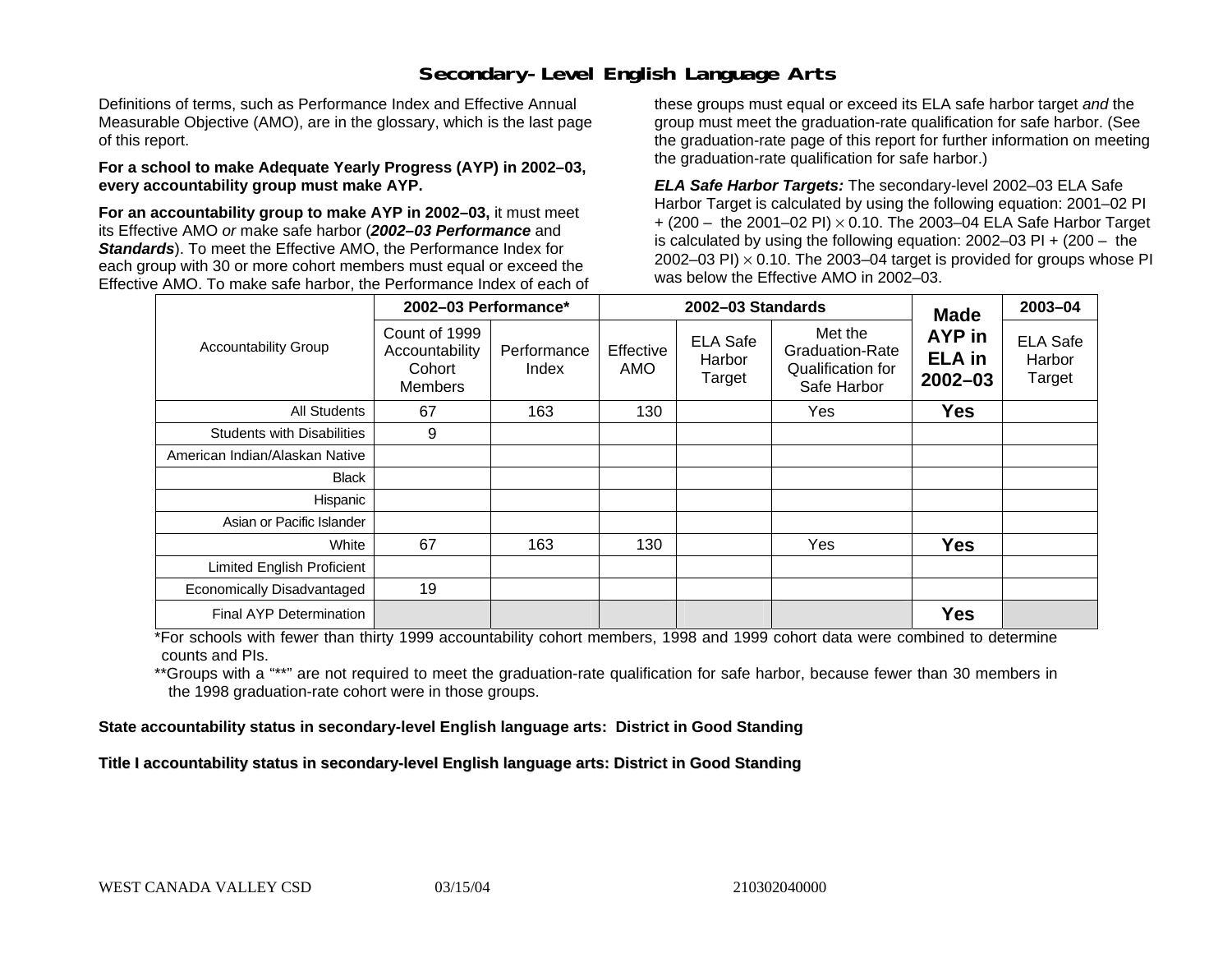### **Secondary-Level Mathematics**

Definitions of terms, such as Performance Index and Effective Annual Measurable Objective (AMO), are in the glossary, which is the last page of this report.

#### **For a school to make Adequate Yearly Progress (AYP) in 2002–03, every accountability group must make AYP.**

**For an accountability group to make AYP in 2002–03,** it must meet its Effective AMO *or* make safe harbor (*2002–03 Performance* and *Standards*). To meet the Effective AMO, the Performance Index for each group with 30 or more cohort members must equal or exceed the Effective AMO. To make safe harbor, the Performance Index of each of these groups must equal or exceed its math safe harbor target *and* the group must meet the graduation-rate qualification for safe harbor. (See the graduation-rate page of this report for further information on meeting the graduation-rate qualification for safe harbor.)

*Math Safe Harbor Targets:* The secondary-level 2002–03 Math Safe Harbor Target is calculated by using the following equation: 2001–02 PI + (200 – the 2001–02 PI) × 0.10. The 2003–04 Math Safe Harbor Target is calculated by using the following equation: 2002–03 PI + (200  $-$  the 2002–03 PI)  $\times$  0.10. The 2003–04 target is provided for groups whose PI was below the Effective AMO in 2002–03.

|                                   | 2002-03 Performance*                                 |                                                                                  |     | 2002-03 Standards                                                     | <b>Made</b>                      | 2003-04                       |  |
|-----------------------------------|------------------------------------------------------|----------------------------------------------------------------------------------|-----|-----------------------------------------------------------------------|----------------------------------|-------------------------------|--|
| <b>Accountability Group</b>       | Count of 1999<br>Accountability<br>Cohort<br>Members | <b>Math Safe</b><br>Effective<br>Performance<br>Harbor<br>AMO<br>Index<br>Target |     | Met the<br><b>Graduation-Rate</b><br>Qualification for<br>Safe Harbor | AYP in<br>Math in<br>$2002 - 03$ | Math Safe<br>Harbor<br>Target |  |
| <b>All Students</b>               | 67                                                   | 179                                                                              | 120 |                                                                       | Yes                              | <b>Yes</b>                    |  |
| <b>Students with Disabilities</b> | 9                                                    |                                                                                  |     |                                                                       |                                  |                               |  |
| American Indian/Alaskan Native    |                                                      |                                                                                  |     |                                                                       |                                  |                               |  |
| <b>Black</b>                      |                                                      |                                                                                  |     |                                                                       |                                  |                               |  |
| Hispanic                          |                                                      |                                                                                  |     |                                                                       |                                  |                               |  |
| Asian or Pacific Islander         |                                                      |                                                                                  |     |                                                                       |                                  |                               |  |
| White                             | 67                                                   | 179                                                                              | 120 |                                                                       | Yes                              | <b>Yes</b>                    |  |
| Limited English Proficient        |                                                      |                                                                                  |     |                                                                       |                                  |                               |  |
| Economically Disadvantaged        | 19                                                   |                                                                                  |     |                                                                       |                                  |                               |  |
| Final AYP Determination           |                                                      |                                                                                  |     |                                                                       |                                  | <b>Yes</b>                    |  |

\*For schools with fewer than thirty 1999 accountability cohort members, 1998 and 1999 cohort data were combined to determine counts and PIs.

\*\*Groups with a "\*\*" are not required to meet the graduation-rate qualification for safe harbor, because fewer than 30 members in the 1998 graduation-rate cohort were in those groups.

**State accountability status in secondary-level mathematics: District in Good Standing** 

Title I accountability status in secondary-level mathematics: District in Good Standing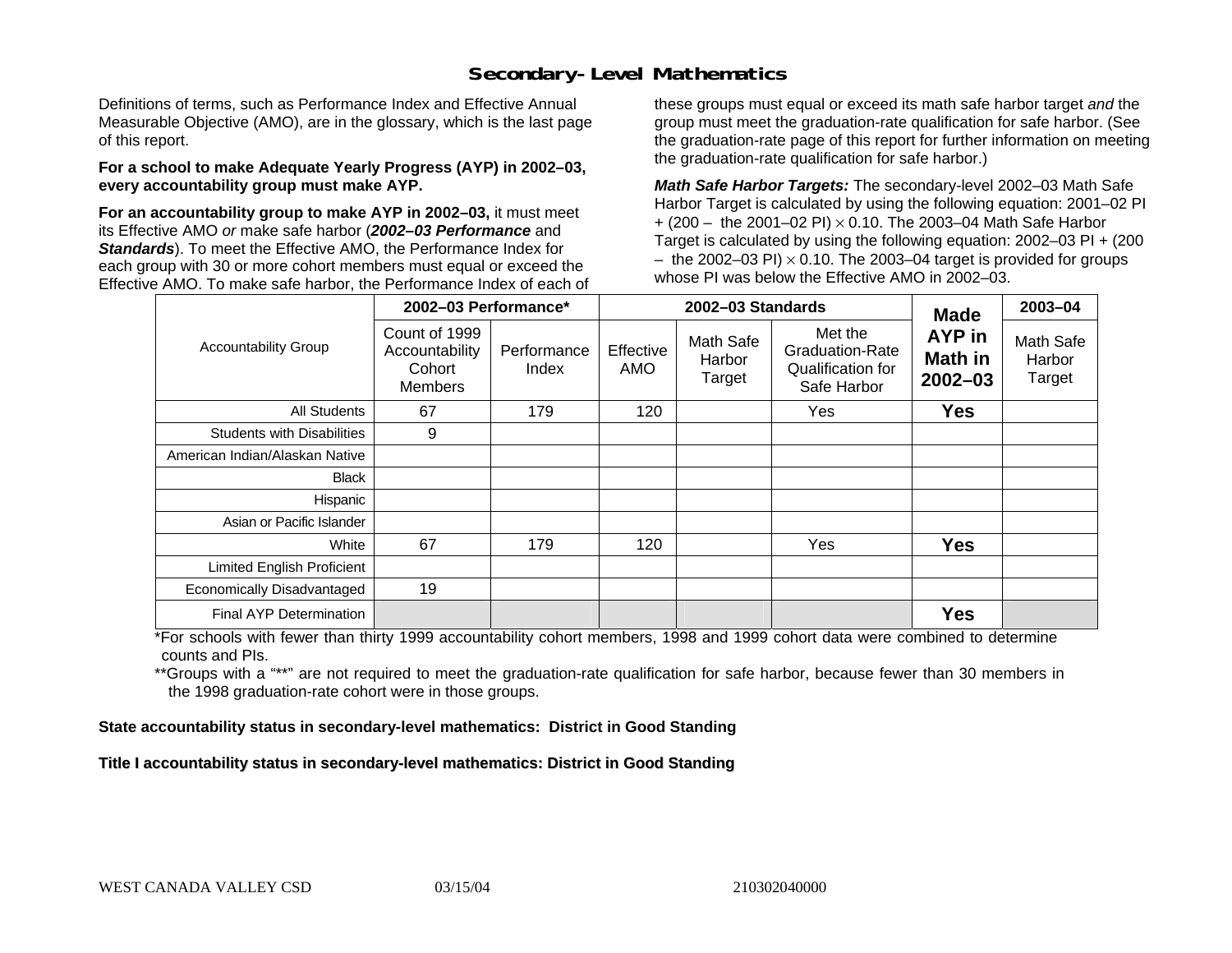## **Graduation Rate**

Definitions of terms, such as Progress Target and Adequate Yearly Progress (AYP), are in the glossary, which is the last page of this report.

*Made AYP in Graduation Rate in 2002–03:* For a school to make AYP in graduation rate, the Percent Earning a Local Diploma by August 31, 2002 for the "All Students" group must equal or exceed the Graduation-Rate Standard or the Graduation-Rate Progress Target.

*Qualification for Safe Harbor in Secondary-Level ELA and Math:* For an accountability group to be considered Qualified for Safe Harbor in Secondary-Level ELA and Math, the Percent Earning a Local Diploma

by August 31, 2002 must equal or exceed the Graduation-Rate Standard or the Graduation-Rate Progress Target for that group.

*Graduation-Rate Progress Targets:* The 2002–03 Graduation-Rate Progress Target is calculated by adding one point to the Percent Earning a Local Diploma by June 30, 2002. The 2003–04 Graduation-Rate Target is calculated by adding one point to the Percent Earning a Local Diploma by August 31, 2002. This target is provided for each group whose Percent Earning a Local Diploma by August 31, 2002 is below the Graduation-Rate Standard in 2002–03. Groups with fewer than 30 cohort members are not subject to this criterion.

|                                   |                                                                         | 2002-03 Performance                                      |                                 | 2002-03 Standards                         |                                                                                    | $2002 - 03$                                                               | 2003-04                                   |
|-----------------------------------|-------------------------------------------------------------------------|----------------------------------------------------------|---------------------------------|-------------------------------------------|------------------------------------------------------------------------------------|---------------------------------------------------------------------------|-------------------------------------------|
| <b>Accountability Group</b>       | Count of<br>1998<br>Graduation-<br><b>Rate Cohort</b><br><b>Members</b> | Percent Earning a<br>Local Diploma by<br>August 31, 2002 | Graduation-<br>Rate<br>Standard | Graduation-<br>Rate<br>Progress<br>Target | <b>Made AYP</b><br><b>in</b><br><b>Graduation</b><br><b>Rate in</b><br>$2002 - 03$ | Qualified<br>for Safe<br>Harbor in<br>Secondary-<br>Level ELA<br>and Math | Graduation-<br>Rate<br>Progress<br>Target |
| All Students                      | 78                                                                      | 95                                                       | 55                              |                                           | Yes                                                                                | Yes                                                                       |                                           |
| <b>Students with Disabilities</b> | 3                                                                       |                                                          |                                 |                                           |                                                                                    |                                                                           |                                           |
| American Indian/Alaskan Native    |                                                                         |                                                          |                                 |                                           |                                                                                    |                                                                           |                                           |
| <b>Black</b>                      |                                                                         |                                                          |                                 |                                           |                                                                                    |                                                                           |                                           |
| Hispanic                          |                                                                         |                                                          |                                 |                                           |                                                                                    |                                                                           |                                           |
| Asian or Pacific Islander         |                                                                         |                                                          |                                 |                                           |                                                                                    |                                                                           |                                           |
| White                             | 78                                                                      | 95                                                       | 55                              |                                           |                                                                                    | Yes                                                                       |                                           |
| Limited English Proficient        |                                                                         |                                                          |                                 |                                           |                                                                                    |                                                                           |                                           |
| Economically Disadvantaged        | 15                                                                      |                                                          |                                 |                                           |                                                                                    |                                                                           |                                           |
| <b>Final AYP Determination</b>    |                                                                         |                                                          |                                 |                                           | Yes                                                                                |                                                                           |                                           |

#### **State accountability status for graduation rate: District in Good Standing**

Title I accountability status for graduation rate: District in Good Standing